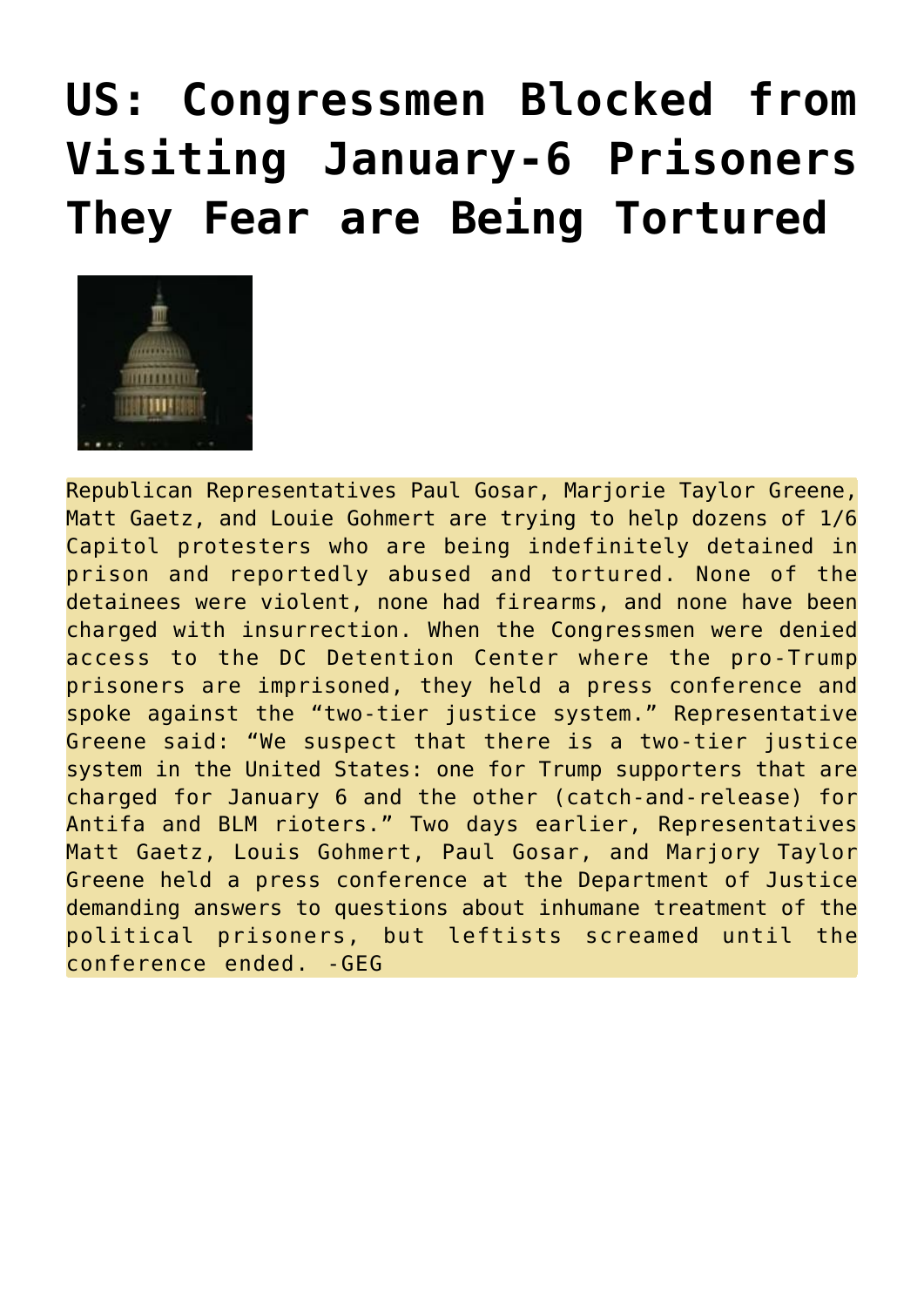

**Shortly after Representatives Paul Gosar, Marjorie Taylor Greene, Matt Gaetz, and Louie Gohmert were denied access to and locked out of the DC Detention Center where January 6 prisoners are being held and reportedly abused, the representatives held a press conference slamming the "two tier justice system."**

Representatives Paul Gosar, Marjorie Taylor Greene, Matt Gaetz, and Louie Gohmert visited the DC Detention Center today for a tour of the facility amid reports of prisoner abuse and torturous conditions, only to be denied access, accused of trespassing, and ultimately [locked out](https://nationalfile.com/breaking-dc-detention-facility-locks-members-of-congress-out-of-prison-accusations-of-tresspassing/) of the building. The facility received a letter last week informing them that the Representatives would be coming by to tour the prison, but received no response. While inside, the warden lied to the Representatives, saying that a superintendent was outside waiting to speak to them. When the members of Congress walked out to speak to the supposed superintendent, the doors were